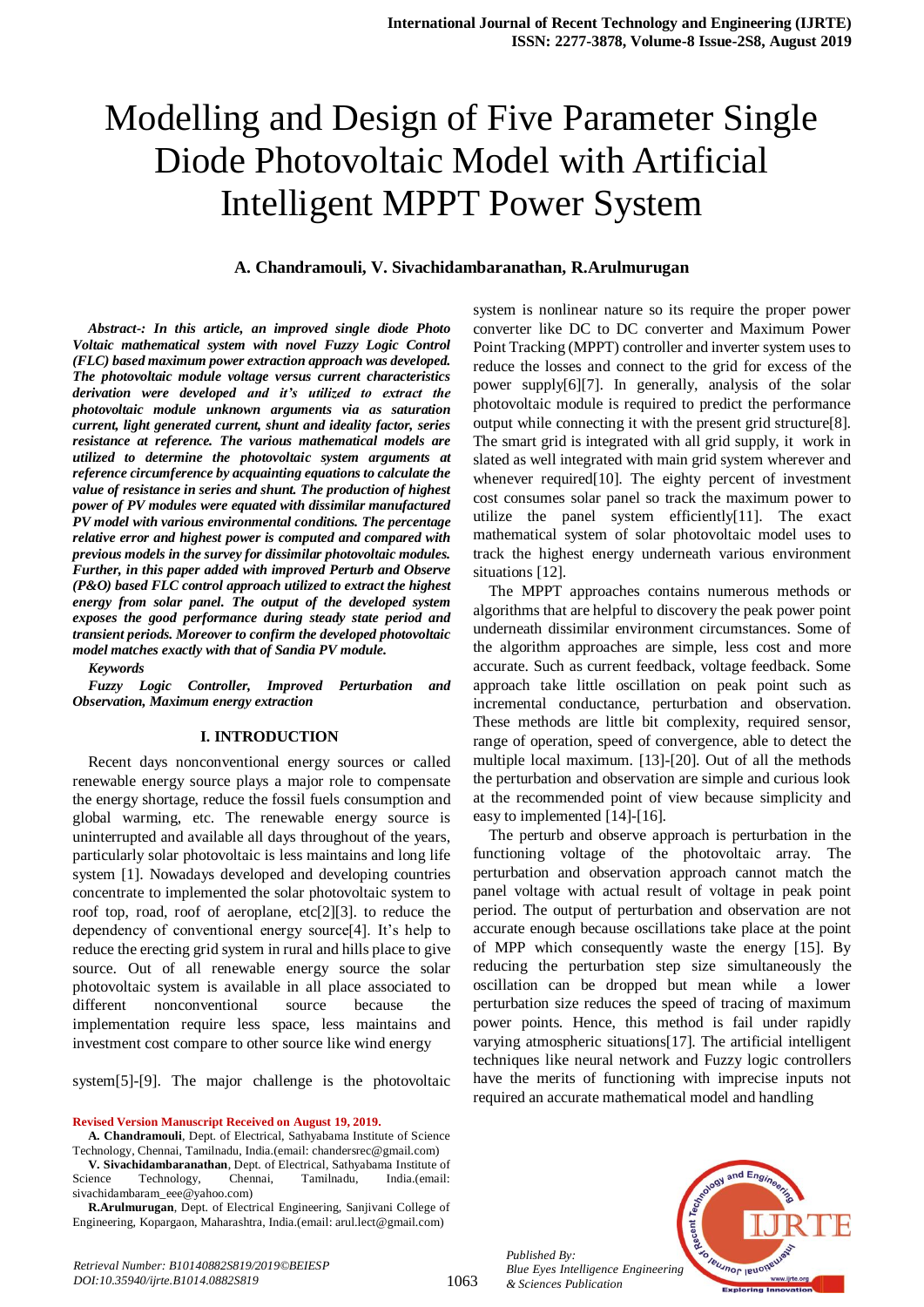#### **MODELLING AND DESIGN OF FIVE PARAMETER SINGLE DIODE PHOTOVOLTAIC MODEL WITH ARTIFICIAL INTELLIGENT MPPT POWER SYSTEM**

#### nonlinearity [13],[18].

This paper presents a new FLC based Modified Perturb and Observe (MPO) technique for MPE standalone photovoltaic system. The designed MPE tracking is capable of exploiting the merits of the P&O process and eradicates its problems. The MPE is analysed by converting the improved P&O algorithm into 37 fuzzy rules after the controller two inputs and single output have been divided to seven fuzzy subsets. As the designed technique always transfers extreme power from photovoltaic arrays, it enhances the number of photovoltaic modules. The designed system is instigated in real-time using microcontroller board[19].

An accurate solar photovoltaic system is uses to develop an effective model for photovoltaic researcher. The developers provides the name plate sheet of the module arguments at typical test result[3]. The two diode model is more complexity that's why single diode model system is familiarly considered by most of the researcher [5]. This article shows the modelling of five parameter diode system of photovoltaic model and FLC MPPT has been developed. The developed model is regulate the enactment of the system with dissimilar atmospheric situation.

#### **II. EQUIVALENT DIODE MODEL OF PV SYSTEM**

The following Fig.1 illustrate the one diode system of photovoltaic model. Which contains of ideality factor (A), shunt (Rsh), current generation through light, current of saturation and series connection of resistance. Mathematical model of module voltage versus current characteristics equation is derived as follows [11],[12]:



**Fig 1. One diode system of PV module**

$$
I_t = I_g - I_{st[e^{iRe + V)/VtNs}} - 1] - \frac{IR_e + V}{R_{st}} \tag{1}
$$

$$
V_t = \frac{k A T_c}{q}
$$
 (2)

In the equation the negative sign term is neglected the current flow in diode and rewritten as shows:

$$
I_{t=}I_g - I_{st}e^{iRe + V)/VtNS} - \frac{IR_s + V}{R_{st}}\tag{3}
$$

#### **III IMPROVED P&O BASED FLC MPPT APPROACH**

A triangular reference signal is likened with the yield signal of fuzzy voltage reference to deliver a probably zero error signal. The fuzzy rules are derived from improved P&O approach. The adaptive reference single is varying the according to the climatic situations. The boost converter feed the battery load with the most suitable power [14].

The proposed entire schematic diagram is show in Fig.2

boost DC to DC conversion together with the maximum power extracting and the fuzzy controller. The Mamdani technique approach used to develop FLC system. The FLC system includes the membership function and design of the rules will be detailed in the next sections. The Pulse Width Modulation varies its duty-cycle pulse according to the control signal[12],[17].

In fuzzy controller proposal, one should detect the foremost control variables and regulate the sets that define the values of individually linguistic variable. The developed P&O searching algorithm is calculated to attain the merits of conventional P&O simplicity and eradicate all aforementioned disadvantages[18][19]. The change in photovoltaic output voltage and the change in photovoltaic array output power are the two input of the modified FLC approach. The increment of the reference output voltage of the FLC where fed into discrete PI controller through Pulse Width Modulation (PWM) control box to produce the pulse. The two inputs and single output of the FLC are given in the equations from (31) to (33)

$$
Del_{P} = P(k) - P(k - 1) \t\t(4)
$$
  
Del\_{V} = V(k) - V(k 1) \t\t(5)  
Del\_{Vref} = Vref (k) - Vref (k 1) \t\t(6)

The merits of this improved in perturb and observe is that the yield of the fuzzy based control changes the reference voltage only. Hence, the duty cycle of the DC to DC boost converter can further be regulated using specific controller. Moreover, the boost converter controller ensures that the photovoltaic output power does not deviate from the possible power point during changing weather situations or variable load.



**Fig.2 proposed overall setup of the PV system**

The variables of the input logic are allocated into seven fuzzy subsets which are: negative big (NB), positive big (PB), zero (Z), (PS) positive small, (NS) negative small, positive medium (PM), negative medium (NM). These seven fuzzy subsets for two input variables can produce forty-nine FLC rules, but the zero membership rules are shortened in one rule which is only making total of thirty-seven rules, instead of forty-nine[16]. The Membership Functions (MF) of the output variables are nine-term fuzzy sets with trapezoidal shapes and classical triangular, positive double big(PBB), negative double big(NBB), positive medium (PM), (NM) negative medium, (NS) negative small, positive small (PS), (Z) zero, (PB) positive big, negative big (NB), and positive very small (PSL), negative very small (NSL). The fuzzy technique utilized here is Mamdani approach,

*Published By: Blue Eyes Intelligence Engineering & Sciences Publication* 



*Retrieval Number: B10140882S819/2019©BEIESP DOI:10.35940/ijrte.B1014.0882S819*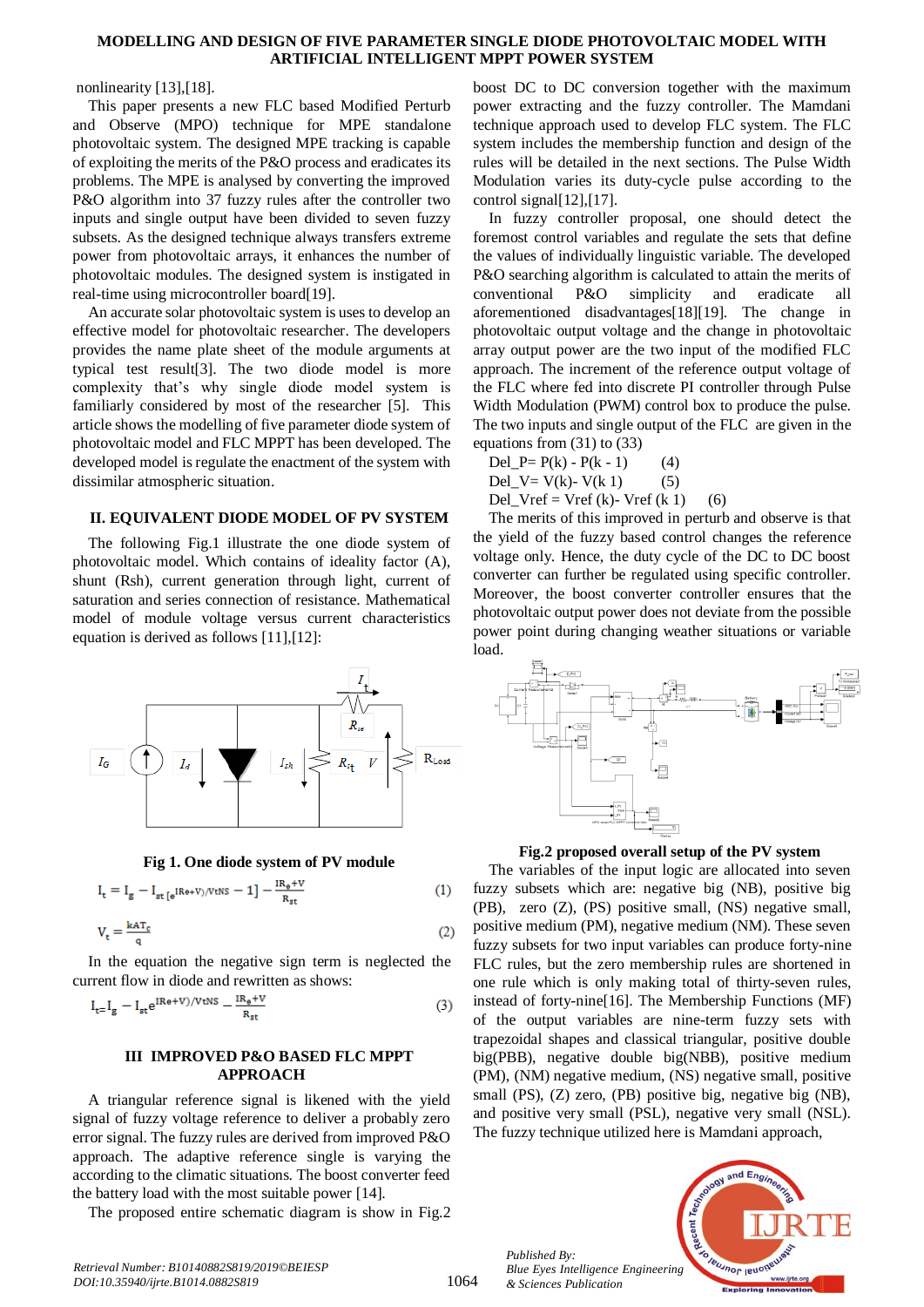where the max-min composition method is utilized for the inference of fuzzy logic system. The centre-of-gravity defuzzification approach is used to the fuzzy subset reference voltage that changes to real numbers as offered in equation (34).

$$
\Delta V_{\text{ref}} = \frac{\sum_{i}^{n} \Delta V_{\text{ref}} \, \mu(\Delta V_{\text{ref}} \, i)}{\sum_{i}^{n} \mu(\Delta V_{\text{ref}} \, i)}
$$
\n
$$
\tag{7}
$$

Where Vref is the FLC output, Vrefi is the output MF.

The fuzzy rules impersonate the conduct of improved perturb and observe technique. The fuzzification of the perturbation and observation technique with the rules is revealed in Fig.3. The shapes and fuzzy subset partitions of the MF in both output and two inputs exposed in Fig.4 depend on the behaviour of the controller in and out signals. The fuzzy logic control manages variable step size to decrease or increase the reference voltage; hence, the tracking period becomes little and the framework execution during steady-state situations is much better than with traditional perturb and observe approach. Furthermore, the zero -MF keeps the scheme in the steady-state without fluctuations once it attains the MPP; this zero –MF is considered an overtaking on perturb and observe approach in solving the issue of fluctuation. After Matlab simulation of the improved perturb and observe calculation with boost dc to dc converter the error (del P) and change of error (del V) is calculated and normalized between (-10 to 10), (-0.5 to 0.5) respectively. The change in voltage reference (del\_Vref) is normalized (-10 to 10). The fuzzy membership function utilized as a part this design is mamdhani method. In the new fuzzy based MPPT Gaussian surface fuzzy membership function is utilized. The triangular fuzzy MF for two input and single yield are illustrated in the rule viewer and the corresponding surface diagram is revealed in following Fig.5 and Fig.6 separately.

| 19<br>Rule Editor: paperFLC1                                       | x |
|--------------------------------------------------------------------|---|
| File<br>Edit<br>View<br>Options                                    |   |
|                                                                    |   |
| [23. If (Del P is PS) and (Del V is PS) then (Del Vref is PSL) (1) |   |
| [24. If (Del P is PS) and (Del V is PM) then (Del Vref is PS) (1)  |   |
| 25. If (Del Pis PS) and (Del V is PB) then (Del Vref is PM) (1)    |   |
| 26. If (Del Pis PM) and (Del V is NB) then (Del Vref is NB) (1)    |   |
| 27. If (Del P is PM) and (Del V is NM) then (Del Vref is NM) (1)   |   |
| 28. If (Del P is PM) and (Del V is NS) then (Del Vref is NS) (1)   |   |
| 29. If (Del P is PM) and (Del V is PS) then (Del Vref is PS) (1)   |   |
| [30. If (Del P is PM) and (Del V is PM) then (Del Vref is PM) (1)  |   |
| 31. If (Del P is PM) and (Del V is PB) then (Del Vref is PB) (1)   |   |
| 32. If (Del P is PB) and (Del V is NB) then (Del Vref is NBB) (1)  |   |
| 33. If (Del P is PB) and (Del V is NM) then (Del Vref is NB) (1)   |   |
| 34. If (Del P is PB) and (Del V is NS) then (Del Vref is NM) (1)   |   |
| 35. If (Del P is PB) and (Del V is PS) then (Del Vref is PM) (1)   |   |
| 36. If (Del P is PB) and (Del V is PM) then (Del Vref is PB) (1)   |   |
| 37. If (Del P is PB) and (Del V is PB) then (Del Vref is PBB) (1)  |   |

**Fig.3 Fuzzification of the improved perturb and observe rules**



**Fig.4 MF of FLC MPPT approach (a) Del\_P (b) Del\_V (c) Del\_Vref**







**Fig.6 Surface view of proposed FLC system**



*Published By:*

*& Sciences Publication*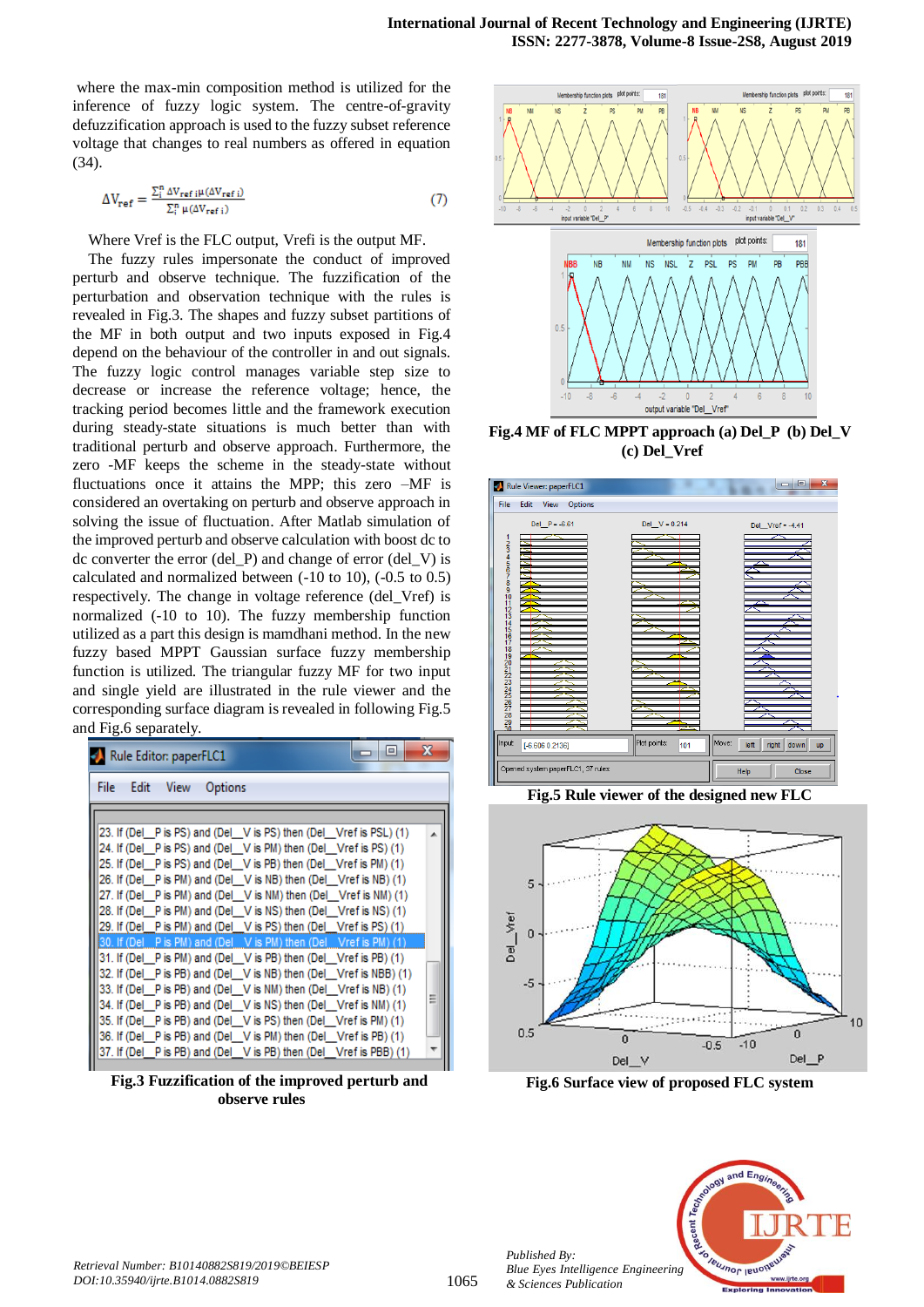## **MODELLING AND DESIGN OF FIVE PARAMETER SINGLE DIODE PHOTOVOLTAIC MODEL WITH ARTIFICIAL INTELLIGENT MPPT POWER SYSTEM**

## **IV. RESULT ANALYSIS AND SUMMARY**

Four dissimilar solar PV datasheet are chosen for conforming the designed photovoltaic model. The solar PV modules multi, mono Thin film) are utilized to analysis the enactment of the designed system at normal condition with changing G and constant T conditions [8]. In Table I and Table II, highest energy exhausting the developed photovoltaic system has been analysed and the resultants were matched by the Kulaksiz ANFIS and Sandia photovoltaic system model [8].

## **Table I. Developed model Kulaksiz and Sandia maximum power extraction model at Tc=25ºC with variation of G**.

|                       | Maximum<br>power of<br>Sandia model | Kulaksiz ANFIS peak power<br>Model |                        |                   | Developed model       |
|-----------------------|-------------------------------------|------------------------------------|------------------------|-------------------|-----------------------|
| G (W/m <sup>2</sup> ) | (W)                                 | Peak<br>power<br>(W)               | error in<br>percentage | Peak power<br>(W) | error relative $(\%)$ |
| 1000                  | 69.96                               | 69.56                              | 0.57                   | 70.15             | $-0.27$               |
| 800                   | 56.64                               | 55.86                              | 1.38                   | 55.74             | 1.59                  |
| 600                   | 42.53                               | 41.63                              | 2.12                   | 41.16             | 3.22                  |
| 400                   | 28.12                               | 27.15                              | 3.45                   | 26.64             | 5.26                  |
| 200                   | 13.81                               | 12.74                              | 7.75                   | 12.52             | 9.34                  |

**Table II. Comparison of developed PV model with the experimental power at Tc=25ºC with variation irradiation conditions.**

|                                                 | <b>Calculated</b>                       |                          | Developed syst.         |                               | $\frac{0}{0}$                                                |
|-------------------------------------------------|-----------------------------------------|--------------------------|-------------------------|-------------------------------|--------------------------------------------------------------|
| G<br><i>(irradiance)</i><br>(W/m <sup>2</sup> ) | power by<br>Xu et al<br>model<br>(in W) | Investigated<br>power(W) | determined<br>power (W) | <b>Error</b> in<br>percentage | <b>Deviation</b><br>of<br>Power<br>from Xu<br>et al<br>model |
| 200                                             | 33.96                                   | 34.15                    | 31.91                   | 6.56                          | 6.04                                                         |
| 300                                             | 51.78                                   | 51.67                    | 49.41                   | 4.37                          | 4.58                                                         |
| 400                                             | 69.61                                   | 69.44                    | 67.25                   | 3.15                          | 3.39                                                         |
| 500                                             | 87.46                                   | 86.85                    | 85.28                   | 1.81                          | 2.49                                                         |
| 600                                             | 105.26                                  | 105.02                   | 103.40                  | 1.54                          | 1.77                                                         |
| 700                                             | 122.96                                  | 122.33                   | 121.53                  | 0.65                          | 1.16                                                         |
| 800                                             | 140.55                                  | 140.48                   | 139.60                  | 0.63                          | 0.68                                                         |
| 900                                             | 158.00                                  | 157.47                   | 157.57                  | $-0.06$                       | 0.27                                                         |
| 1000                                            | 175.00                                  | 175.00                   | 175.37                  | $-0.21$                       | $-0.21$                                                      |

The results shows the higher deviation error relation of SP70 and TDP125 at 200 W/m2 irradiation condition compared with other irradiation. The output of the developed PV system beneficial compared with ANFIS kulksiz model system [8].

Voltage vs. current and Voltage vs. power curves for mono crystalline Shell SP70, and TDP125 (poly crystalline) photovoltaic modules at STC 25ºC with dissimilar G viz as 200, 400, 600,800 and 1000 W/m2 are illustrated in Fig.7, and Fig.8 correspondingly. The illustrated diagram shows the voltage vs current and voltage vs power curves of developed PV MPP module with Kulaksiz ANFIS and Sandia model. Further the aim of this article to extract the peak power under varying climatically situation and extract the maximum power during change of weather condition. The developed model exactly matches with the reference model of sandia and kulkksiz [8]. At very low irradiation condition deviation take place at mono technology PV model. Therefore the developed model is working to predict the enactment of the system effectively and precisely.







**Fig.8 Voltage vs. power plot for TDP125 module, under various G conditions at 25ºC**



**Fig.9 Screenshots of the designed PV module**



*Published By:*

*& Sciences Publication*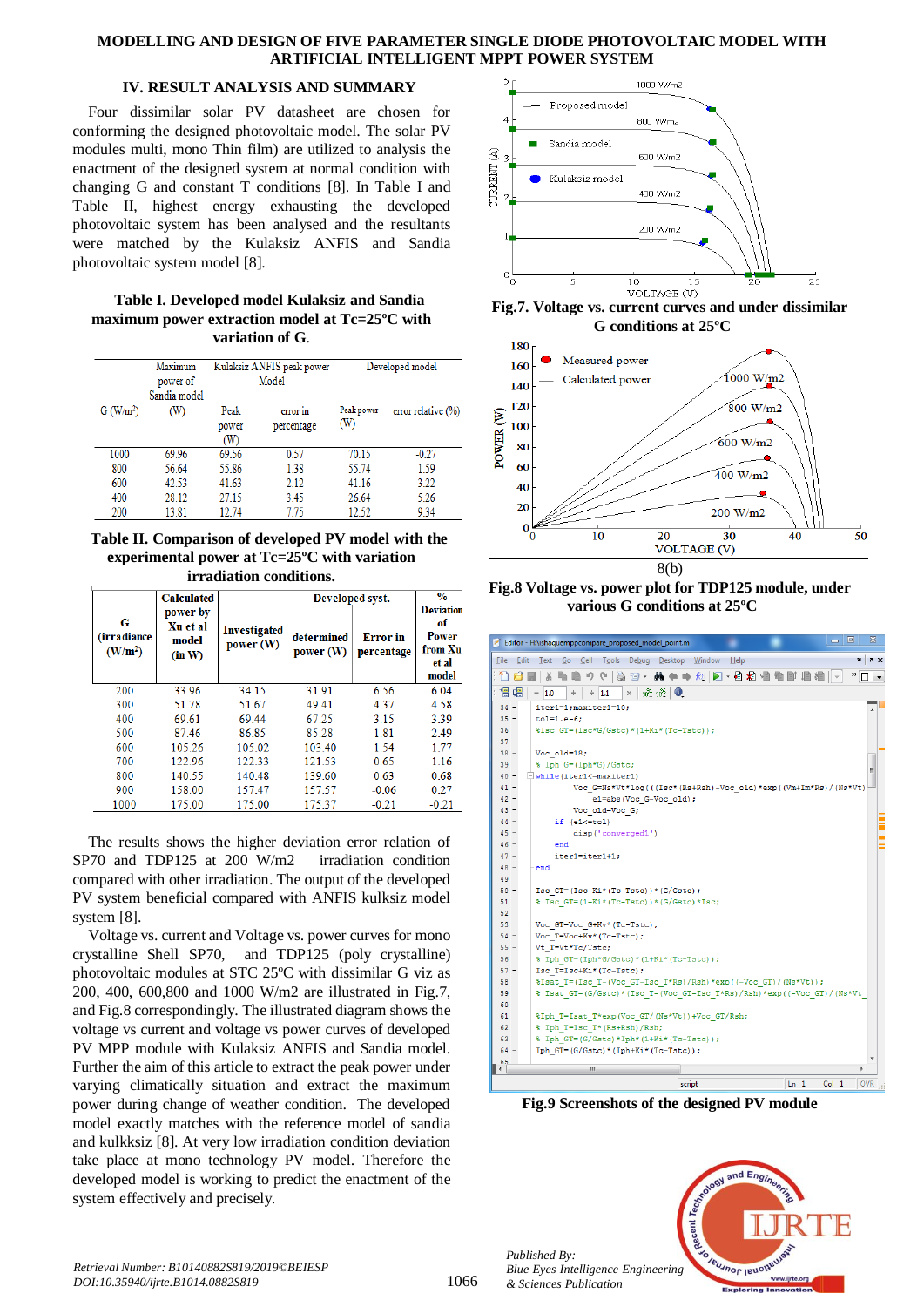

**Fig.10 Output power comparison of proposed FLC and conventional P&O technique (a) proposed FLC (b) Conventional FLC (c) Combined system**

Fig.9 displays the screenshots of developed photovoltaic model in MATLAB tool. Comparison of proposed MPO based fuzzy control and conventional P&O as demonstrated in Fig.10. In the figure confirm that the developed FLC MPPT system produce less oscillation when irradiation variation, in the current during 0.04 to 0.07 seconds the conventional P&O produce more oscillation but proposed system doesn't produce any oscillation when irradiation was varied.

#### **V. CONCLUSION**

This article, an improvement of single diode photovoltaic model with FLC based MPPT approach has been developed. The designed photovoltaic model is uses to predict the highest power for dissimilar photovoltaic technologies and enhanced FLC MPPT approach uses to extract the highest power from solar PV source. A numerical and analytical approaches viz SUR and GS are utilized to calculate the developed model arguments at normal test situation by entering developed modelling. Maximum power of dissimilar photovoltaic system models produced by different materialogy at various circumference circumstances is calculated by peak current and peak voltage. The precision of the developed photovoltaic system is examined against hardware data which is stated in the survey were comparing the relative error. Relative error is found to be less than the proposed model when compared with Kulaksiz ANFIS model and Sandia model. In generally, PV two diode model affords best results than PV single diode system but in the proposed PV single diode system illustrated good correlation with PV two diode model. In addition with in this paper added new FLC MPPT system uses to track the highest power from photovoltaic module during varying climatic condition. Hence, the developed single diode model system is very valuable device for photovoltaic developer and researcher

## **REFERENCES**

- 1. Serban E, Serban H. "A Control Strategy for a Distributed Power Generation Microgrid Application with Voltage and Current Controlled Source Converter". IEEE Trans. Power Electr 2010; 25: 2981 - 2992.
- 2. Kashif I, Zainal S, Hamed T. "Simple, fast and accurate two-diode model for photovoltaic modules". Sol Energ Mat Sol C 2011; 95: 586 - 594.
- 3. Ma T, Yang H, Lu L. "Development of a model to simulate the performance characteristics of crystalline silicon photovoltaic modules/strings/arrays", Sol Energy 2014; 100: 31 - 41.
- 4. R. Arulmurugan, "Photovoltaic powered transformer less hybrid converter with active filter for harmonic and reactive power compensation", ECTI Transactions on Electrical Engineering, Electronics, and Communications, Vol.16, No.2, PP.44-51, August 2018
- 5. Kashif I, Zainal S and Syafaruddin, "A comprehensive MATLAB Simulink PV system simulator with partial shading capability based on two-diode model", Sol energy 2011; 85: 2217 - 2227.
- 6. Sera D, Teodorescu R, Rodriguez P. "PV panel model based on datasheet values", In: IEEE 2007 International Symposium on Industrial Electronics; 4-7 June 2007; Vigo, Spain: IEEE. pp. 2392 - 2396.
- 7. Lo Brano V, Ciulla G. "An efficient analytical approach for obtaining a five parameters model of photovoltaic modules using only reference data", Applied Energy 2013; 111: 894-903.
- 8. R.Arulmurugan, et al, "Tracking of photovoltaic power system with new Fuzzy Logic Control strategy", Journal of Electrical Engineering (JEE), Volume 14, 2014-Edition:4 , pp.1-10. ISSN 1582-4594.
- 9. Bai J, Liu S, Hao Y, Zhang Z, Jiang M, Zhang Y. "Development of a new compound method to extract the five parameters of PV modules", Energy Convers Manage 2014; 79: 294 - 303.
- 10. Kulaksiz AA. "ANFIS-based estimation of PV module equivalent parameters: application to a stand-alone PV system with MPPT controller", Turk J Elec Eng & Comp Sci 2013; 21: 2127 - 2140.
- 11. Ghani F, Duke M. "Numerical determination of parasitic resistances of a solar cell using the Lambert W-function", Sol Energy 2011; 85: 2386 - 2394.
- 12. Chatterjee A, Keyhani A, Kapoor D. "Identification of Photovoltaic Source Models", IEEE T Energy Conver 2011; 26: 883 - 889.
- 13. Arulmurugan, R&Venkatesan, T, "Research and Experimental Implementation of a CV-FOINC Algorithm Using MPPT for PV Power System", Journal of Electrical Engineering and Technology, vol.10, no.1, pp. 30-40, 2015
- 14. Lun SX, Du CJ, Guo TT, Wang S, Sang JS, Li JP. "A new explicit I-V model of a solar cell based on Taylor's series expansion", Sol Energy 2013; 94: 221 - 232.
- 15. Soon JJ, KS Low. "Photovoltaic Model Identification Using Particle Swarm Optimization with Inverse Barrier Constraint", IEEE Trans. Power Electr 2012; 27: 3975 - 3983.
- 16. Arulmurugan, R, "Comparative evaluation of new FLC controller based MPPT for a DC to DC buck-boost zeta converter" WSEAS Transactions on power systems, vol.11, pp.27-34, 2016, E-ISSN: 2224-350X
- 17. Liu G, Nguang SK, Partridge A. "A general modeling method for I-V Conversion characteristics of geometrically and electrically configured photovoltaic arrays". Energy

Convers Manage 2011; 52: 3439 - 3445.

*Published By:*

*& Sciences Publication* 



*Retrieval Number: B10140882S819/2019©BEIESP DOI:10.35940/ijrte.B1014.0882S819*